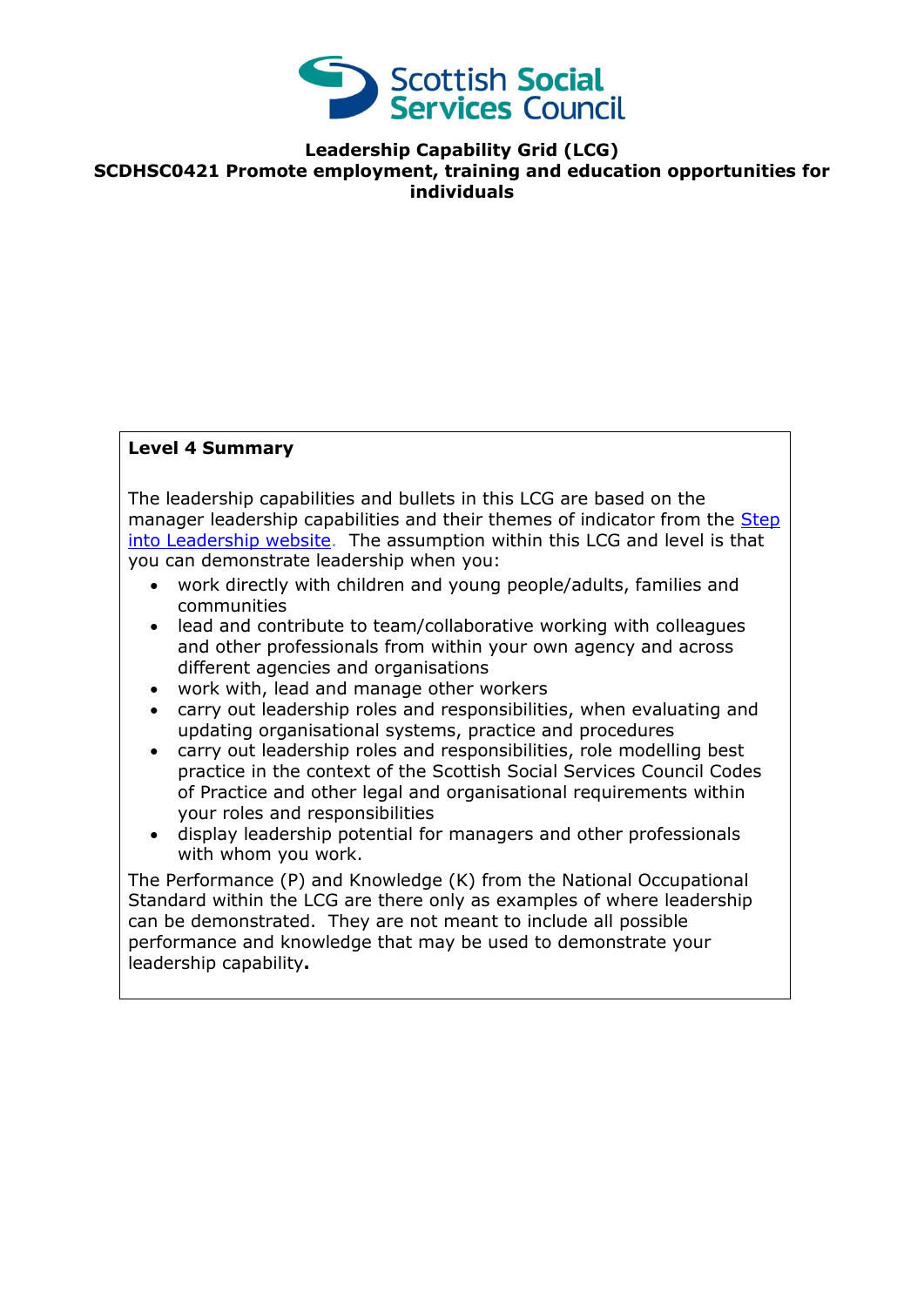

## **Leadership Capability Grid (LCG) SCDHSC0421 Promote employment, training and education opportunities for individuals**

| Leadership<br>capabilities         | When promoting employment, training and education opportunities<br>you can demonstrate leadership capabilities by:                                                                                                                                                                                                                                                                                                                                                                                                                                                                                                                                                                                                                                                                                                          |
|------------------------------------|-----------------------------------------------------------------------------------------------------------------------------------------------------------------------------------------------------------------------------------------------------------------------------------------------------------------------------------------------------------------------------------------------------------------------------------------------------------------------------------------------------------------------------------------------------------------------------------------------------------------------------------------------------------------------------------------------------------------------------------------------------------------------------------------------------------------------------|
| <b>Vision</b>                      | Providing a vision for those with whom you work and your organisation<br>when you:<br>• See how best to make a difference when identifying $(P1-3, 17-20, 25, 27)$ ;<br>$K1-5, 11, 16, 24-25, 35-39)$<br>Communicate and promote ownership of the vision when seeking extra<br>$\bullet$<br>support (P4,6,28; K20), working with others (P28) and recording and<br>reporting (P27-37,43,46; K43-46)<br>Promote public service ethos through active participation and<br>personalisation (P1,2,7,8,11,13,14,15,20-26, K1-5,11,13-19,28,30),<br>when working others and when recoding and reporting ( $P27-37$ )<br>Thinking and planning strategically when demonstrating knowledge and<br>$\bullet$<br>practice of organisational, local and national policies and procedures<br>$(P26, 27, 32, 37; K6, 8-9, 26-27, 32-34)$ |
| Self-<br>leadership                | Displaying self-leadership when you:<br>• Demonstrate and adapt leadership in response to changing needs and<br>preferences ( $P5,16,20,35-36$ ; K23) and overcoming barriers ( $P20$ )<br>Improve own leadership by seeking advice $(P4,6,36; K20,23)$<br>$\bullet$<br>Enabling intelligent risk taking when communicating with difficult,<br>$\bullet$<br>complex and sensitive issues ( $P$ 21-26; K15,40-41) and protecting<br>yourself (K31)<br>Demonstrate and promote resilience when adapting practice and<br>$\bullet$<br>overcoming barriers (P5,16,18,20,35-36; K3,4,19,30)<br>Challenge discrimination and oppression ( $P20$ ; K1,4)                                                                                                                                                                           |
| <b>Motivating</b><br>and inspiring | Motivating and inspiring others when you:<br>• Inspire people by personal example ( $P10,28$ ; K14-20)<br>• Recognise and value the contribution of others ( $P$ 4,6,36; K9-10,20)<br>• Support the creation of a learning and performance culture ( $P4, 6, 8, 18$ ,<br>20,23,25,27-28,31; K16-20,23,39)                                                                                                                                                                                                                                                                                                                                                                                                                                                                                                                   |
| <b>Empowering</b>                  | Empowering people when you:<br>Enable leadership at all levels (P1,2,4,6-7,20,21,25,27,31; K8-9,16-20)<br>Driving the creation of a knowledge and management culture by<br>seeking and providing information to enable understanding<br>$(P4, 6, 8, 25, 31, 33 - 36; K16 - 20, 23, 39)$<br>Promote professional autonomy (P1-3,17-20,25,27; K16-20,23-25)<br>Involve people in development and improvement (P20; K16-20)                                                                                                                                                                                                                                                                                                                                                                                                    |